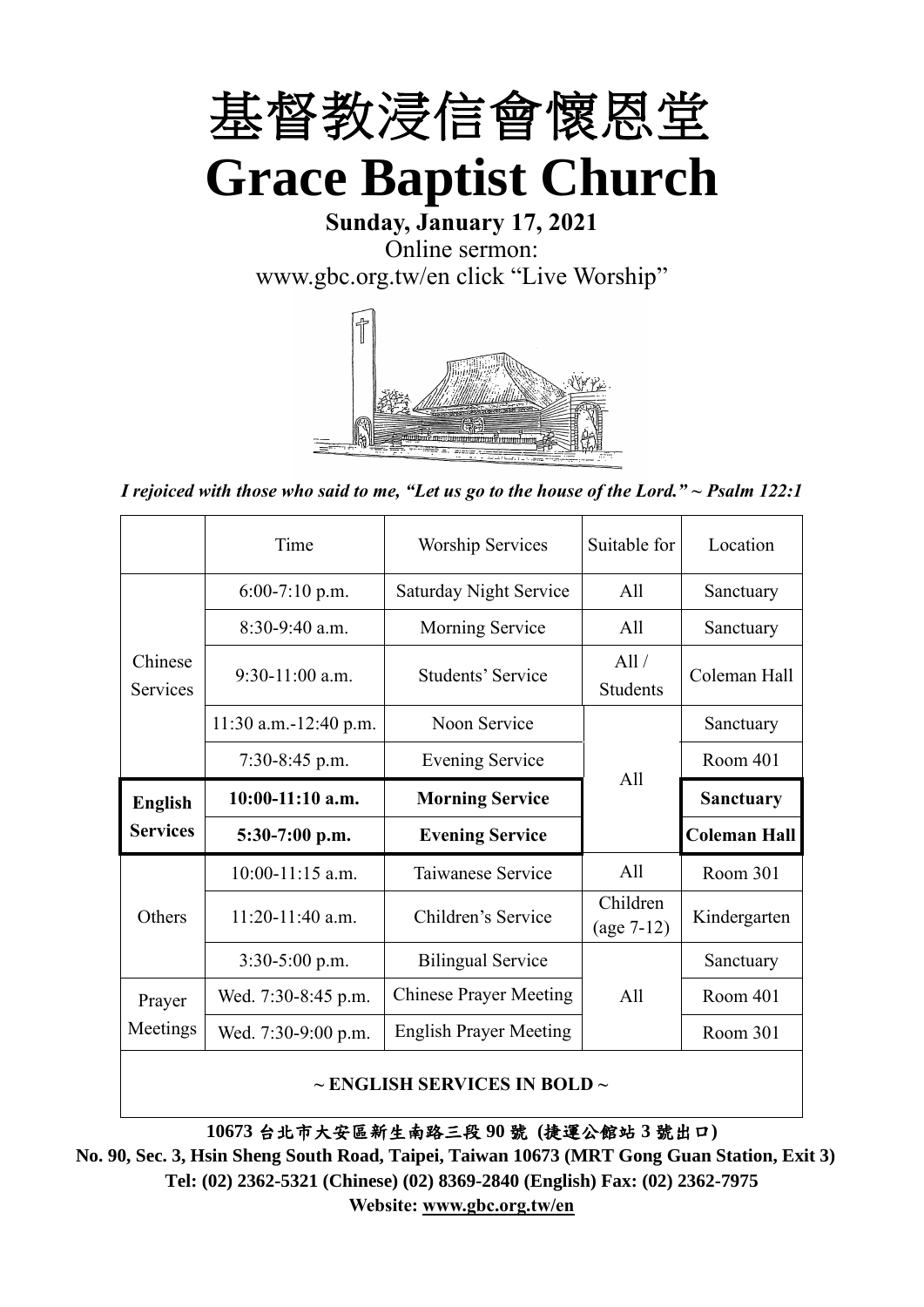#### **Welcome to Grace Baptist Church English Congregation. Thank you for choosing to worship with us and celebrate the glory of our Lord.**

|                                     | Morning Worship Service - 10:00 a.m.<br>Sunday, January 17, 2021 (Sanctuary) |                         |
|-------------------------------------|------------------------------------------------------------------------------|-------------------------|
| Prelude                             |                                                                              | Vicky Lin               |
| Greeting/Prayer                     |                                                                              | Cherrie Lim             |
| Worship through Music               | "Let It Be Jesus"                                                            |                         |
|                                     | "Great Is the Lord and Most Worthy of Praise"                                |                         |
| Pastoral Prayer                     |                                                                              | Pastor Nick Brideson    |
| Worship through Music               | "Magnificent"                                                                | Cherrie Lim             |
|                                     | "The Potter's Hand"                                                          |                         |
| <b>Offertory Prayer</b>             |                                                                              | Chien-hao Ferng         |
| Tithes and Offerings                |                                                                              |                         |
| Doxology                            |                                                                              |                         |
| Pray for Our Church (Announcements) |                                                                              | Minister Priscilla Liao |
| <b>Scripture Reading</b>            | Jeremiah 1:1-10                                                              |                         |
| Message                             | Called to a Purpose                                                          | Minister Kevin Wang     |
| Response Song                       | "Living for Jesus" - #282"                                                   |                         |
| <b>Benediction</b>                  |                                                                              |                         |
| Welcome                             |                                                                              | Pastor Nick Brideson    |
| Closing Song                        | "As the Lord Is with Us"                                                     | Cherrie Lim             |
| Postlude                            |                                                                              | Vicky Lin               |

Nursery care is available in the "Cry Room" at the back of the Sanctuary during the Morning Worship Service.

|                          | Evening Worship Service – 5:30 p.m.<br>Sunday, January 17, 2021 (Coleman Hall) |                         |
|--------------------------|--------------------------------------------------------------------------------|-------------------------|
| Prelude                  |                                                                                | Vicky Lin               |
| Prayer                   |                                                                                | Renee Yang, Leader      |
| Worship through Music    | "Only a Holy God"                                                              |                         |
| Greeting                 |                                                                                | Minister Priscilla Liao |
| Pastoral Prayer          |                                                                                | Pastor Nick Brideson    |
| Worship through Music    | "In Christ Alone"                                                              | Renee Yang, Leader      |
|                          | "Hear the Call of the Kingdom"                                                 |                         |
|                          | "Wonderful Maker"                                                              |                         |
| <b>Offertory Prayer</b>  |                                                                                | Winnie Liang            |
| Tithes and Offerings     |                                                                                |                         |
| Pray for Our Church      |                                                                                | Minister Priscilla Liao |
| <b>Scripture Reading</b> | Jeremiah $1:1-10$                                                              |                         |
| Message                  | Called to a Purpose                                                            | Minister Kevin Wang     |
| <b>Response Song</b>     | "Yet Not I but through Christ in Me"                                           |                         |
| <b>Closing Prayer</b>    |                                                                                |                         |
| Welcome                  |                                                                                | Pastor Nick Brideson    |
| Closing Song             | "Only a Holy God"                                                              | Renee Yang, Leader      |
| Postlude                 |                                                                                | Vicky Lin               |
|                          |                                                                                |                         |

#### **Our Vision Is to Spread the Gospel**

To achieve this, we aim:

- ⚫ To become a house of prayer
- Through prayer, to build the body of Christ
- ⚫ From the body, to do the work of mission in Taipei, Taiwan, and neighboring countries *"but you will receive power when the Holy Spirit has come upon you; and you shall be My witnesses both in Jerusalem, and in all Judea and Samaria, and even to the remotest part of the earth." -* Acts 1:8 (NASB)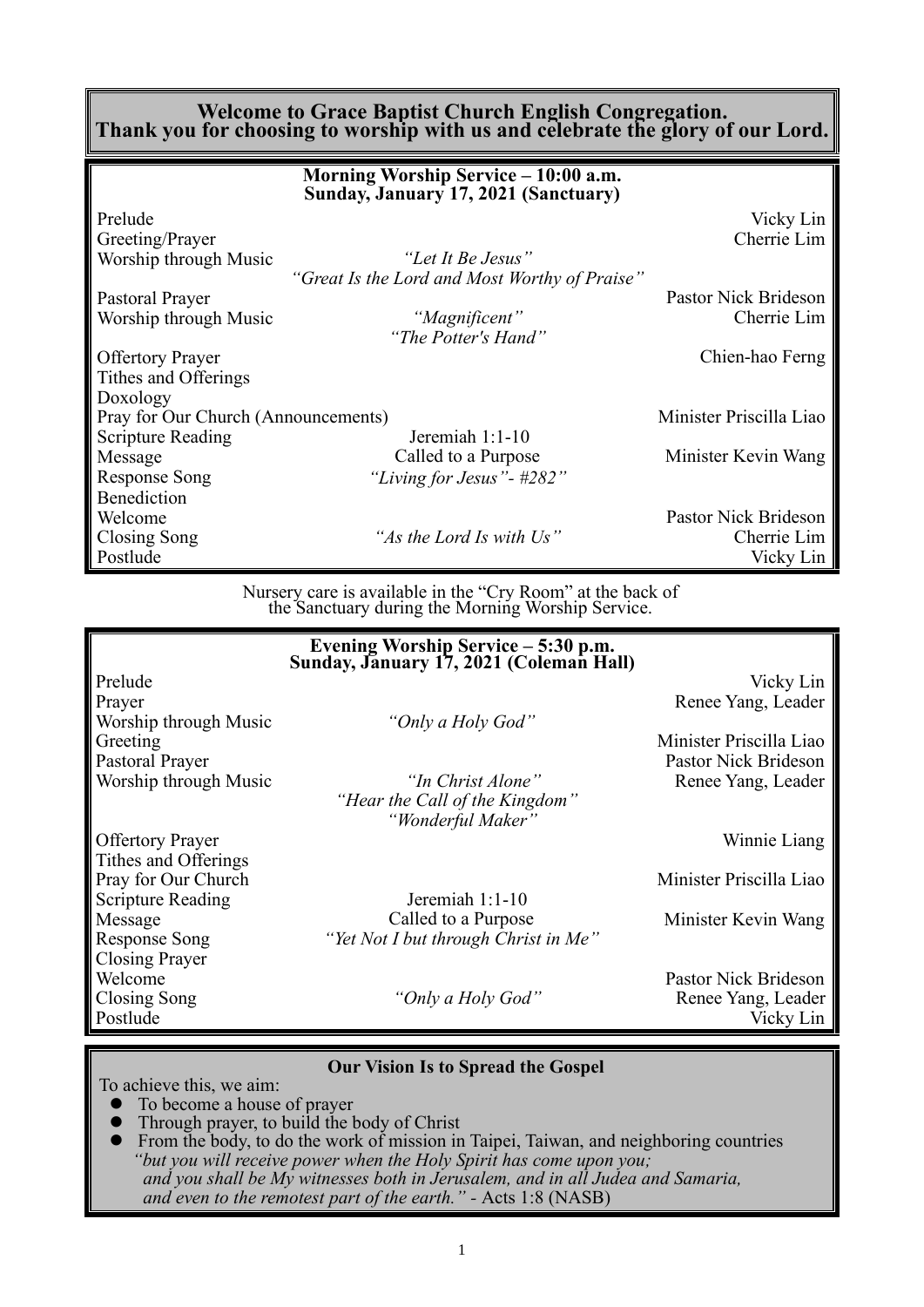### **Sermon Topic: Called to a Purpose Scripture: Jeremiah 1:1-10**

#### **Speaker: Minister Kevin Wang January 17, 2021**

#### **Scripture: Jeremiah 1:1-10 (NASB)**

 $1$ <sup>1</sup> The words of Jeremiah the son of Hilkiah, of the priests who were in Anathoth in the land of Benjamin, <sup>2</sup> to whom the word of the Lord came in the days of Josiah the son of Amon, king of Judah, in the thirteenth year of his reign.<sup>3</sup> It came also in the days of Jehoiakim the son of Josiah, king of Judah, until the end of the eleventh year of Zedekiah the son of Josiah, king of Judah, until the exile of Jerusalem in the fifth month.

<sup>4</sup> Now the word of the Lord came to me, saying,

<sup>5</sup> "Before I formed you in the womb I knew you, And before you were born I consecrated you; I have appointed you as a prophet to the nations."

<sup>6</sup> Then I said, "Oh, Lord God!

Behold, I do not know how to speak, Because I am a youth."

<sup>7</sup> But the Lord said to me, Do not say, 'I am a youth,'

Because everywhere I send you, you shall go, And all that I command you, you shall speak.

<sup>8</sup> Do not be afraid of them, For I am with you to save you," declares the Lord.

<sup>9</sup> Then the Lord stretched out His hand and touched my mouth, and the Lord said to me, "Behold, I have put My words in your mouth.

 $10$  See, I have appointed you this day over the nations and over the kingdoms,

To root out and to tear down,

To destroy and to overthrow,

To build and to plant."

#### **Notes:**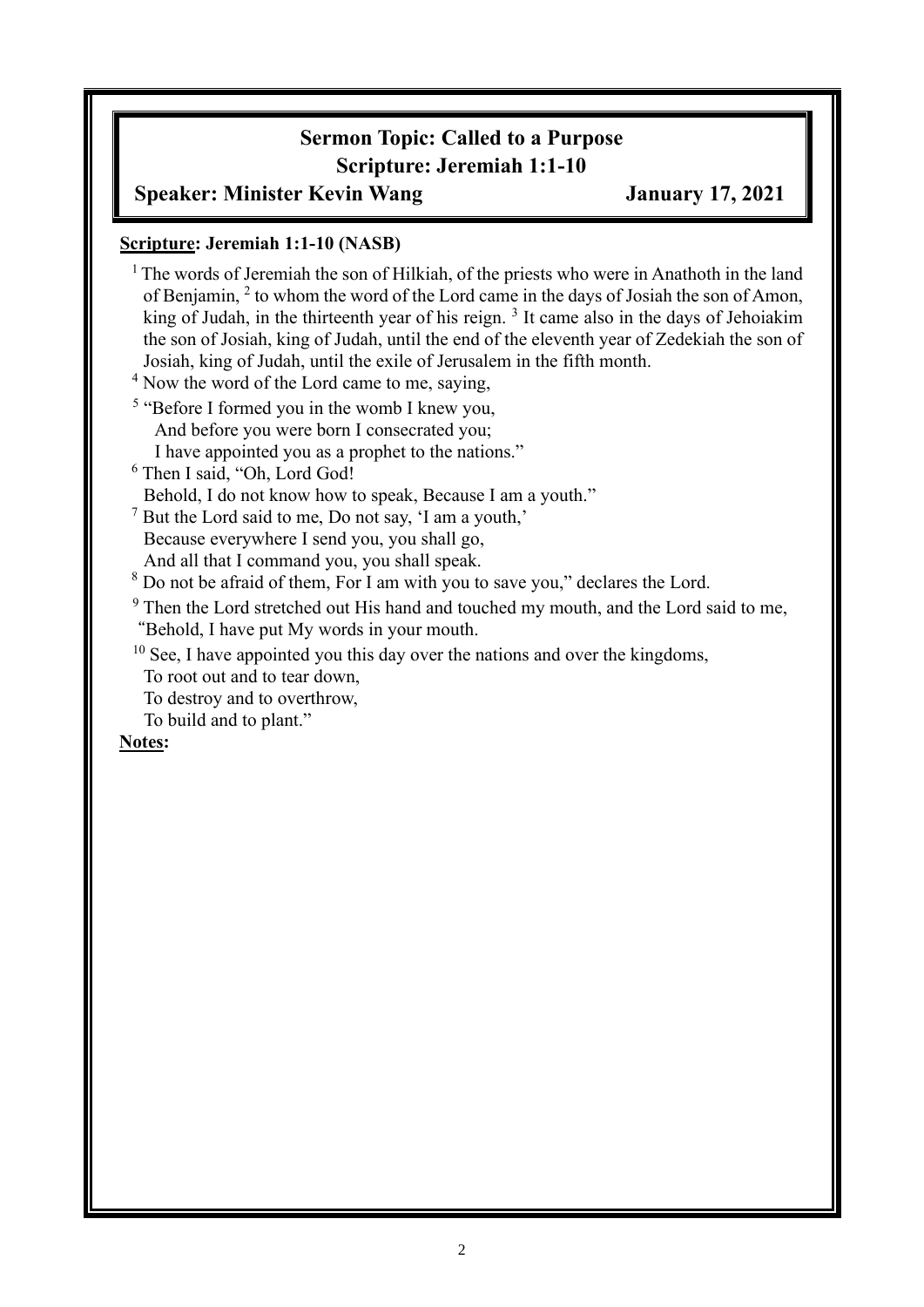### **Wednesday Night Prayer Meeting**

*"My house shall be called a house of prayer" (Matthew 21:13)*

Let us be a church of prayer. Come and pray with brothers and sisters in Christ 7:30 - 9:00 p.m. every Wednesday in Room 301. Go directly to the physical Prayer Meeting or email Minister Priscilla (priscilla@gbc.org.tw) for how to join the Zoom Prayer Meeting. Email prayer requests to Minister Priscilla.

Prayer Focus for this coming Wednesday:

| 1st Week                | 2nd Week               | 3rd Week<br>4th Week |          | 5th Week  |
|-------------------------|------------------------|----------------------|----------|-----------|
| Caring/Healing/Families | <b>Church Ministry</b> | <b>Missions</b>      | The Lost | The World |

### **Bible Studies for Life 9 a.m. Class**

Bible Studies for Life is a very practical series for Christians on how to become more like JESUS. It also benefits people in teaching them what the Bible says on a variety of life topics and how to put this into practice through reading the scriptures, doing individual short daily study, and fellowshiping on Sundays to share and discuss.

The 9:00 a.m. class is open to anyone interested in learning more about JESUS, having fellowship with brothers & sisters, and sharing and praying together. **We meet every Sunday at 9:00 a.m. in the Mount of Olives Room. You are welcome to join us!"**

### **Friday Night Concert: Wood Flute and Harpsichord Duet**

**Time/Place:** 7:30 p.m. on January 22 in GBC Sanctuary **By:** IJ Space Chambers **Wood flute player:** Yi-Chang Liang

**Harpsichord player:** Machiko Suto

IJ SPACE Chambers was jointly created by the wood flute player Yi-

Chang Liang and harpsichord player Machiko Suto in Amsterdam in 2014. They have performaned all over Taiwan, Holland, Germany, Belgium, Italy, Japan and China. In addition to baroque music, they have modern music composed especially for the spirit of these instruments so the Chambers's works and life can be continued.

#### **Program:**

- Arcangelo Corelli (1653-1713): Sonata in F major Op. 5 No.4
- Francesco Mancini (1672-1737): Sonata No.11 in G minor
- Johann Sebastian Bach (1685-1750): Italian Concerto in F major, BWV 971
- Jacob van Eyck (1590-1657): Derde Doen Daphne d'over
- Antoine/Jean-Baptiste Forqueray (1699-1782): Chaconne "La Buisson" in G major, from "Pieces de clavecin"

This is an excellent opportunity to invite non-believing friends to church. The introduction will be in Chinese. Admission is free!



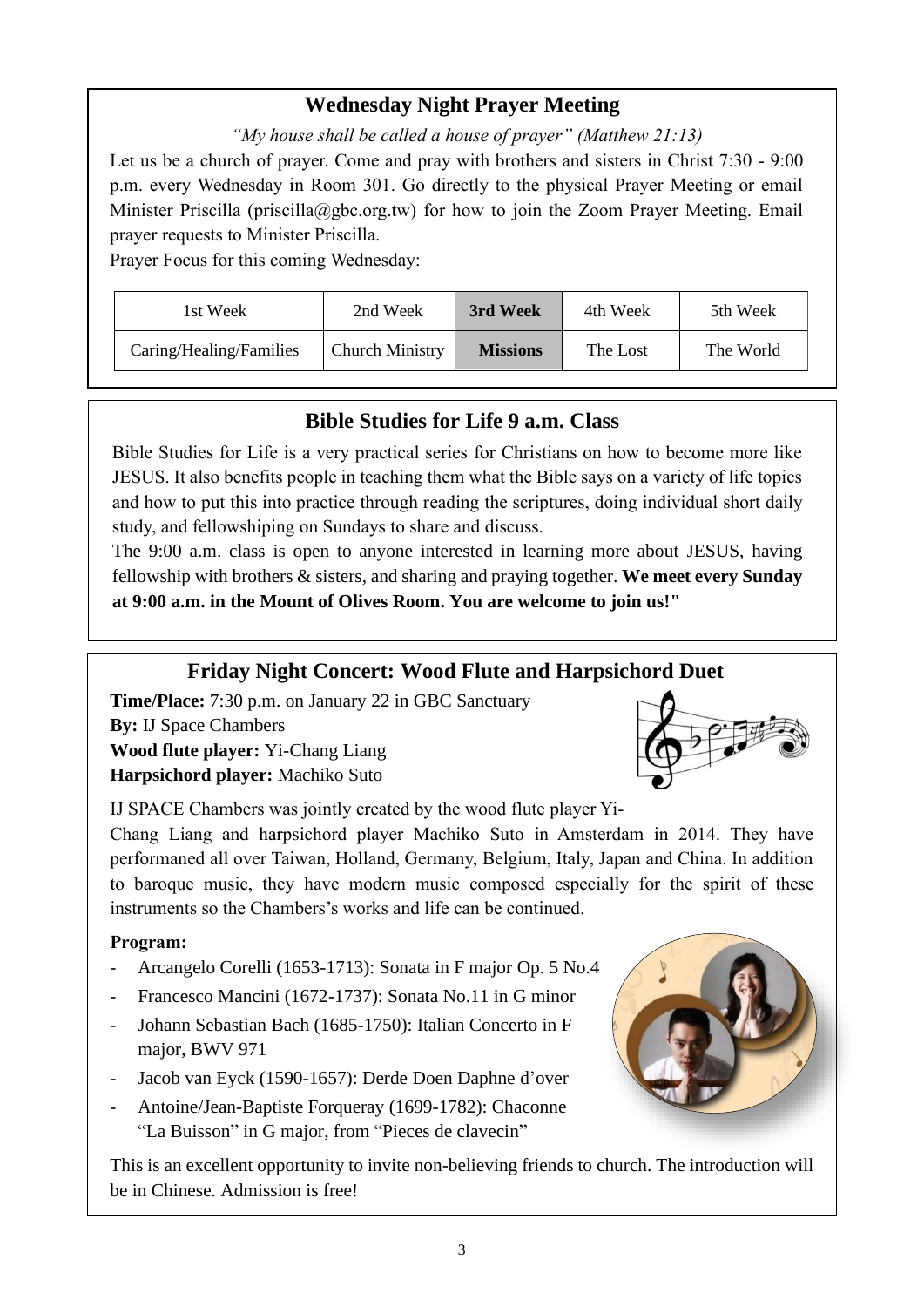## **Location Change for Evening Service & Baptism Service January 31**

The English Evening Service will be holding our next baptism service *in the Sanctuary* starting at the usual time, 5:30 p.m., on *January 31*. The regular Evening Service will be combined with this quarterly Baptism Service.

There will be a gospel message during the service so please invite your loved ones to attend and pray for their openness to the message.

### **Chinese New Year Holiday Schedule**

GBC schedule change during Chinese New Year Holiday:

- 1. **Feb. 10 (Wed.)** Prayer Meeting cancelled
- 2. **Feb. 11 (Thu.) to Feb. 14 (Sun.)** GBC will be closed from Thursday, Feb 11 to Sunday, Feb 14. All meetings are cancelled except for 3 Services (below):

| Date           | <b>Service and Congregation</b>                                | <b>Time and location</b> |
|----------------|----------------------------------------------------------------|--------------------------|
|                | Feb 12 (Fri)   Chinese New Year Service (Chinese Service Only) | 10 a.m.; Sanctuary       |
| Feb $14$ (Sun) | Chinese Service (One Chinese Service Only)                     | 10 a.m.; Sanctuary       |
|                | <b>English Service (One English Service Only)</b>              | 10 a.m.; Coleman Hall    |

### **Application for Yearly Parking Permit in 2021**

GBC members can apply for a yearly parking permit between now and mid-February. Application forms are available at the front desk and must be signed by a GBC minister or pastor before submission. When picking up your new parking permit, you will need to return your old parking permit and pay a NT\$ 200 fee at the front desk. (See details at the front desk.)



# **COVID-19 Precaution**

➢ Wearing a mask inside GBC is *required.* People refusing to wear a mask or littering with masks will be fined by the government.



- ➢ Check temperature at the front door. (Enter through GBC front door. *Back door is for exit only*.) The gate from the coffee deck (next to the sushi restaurant) will be open for people leaving GBC immediately after the AM service.
- $\triangleright$  Wash hands frequently.
- $\triangleright$  See a doctor and stay home if you have a fever and cough.
- ➢ No buffet-style food in groups/meetings inside GBC. (Only lunch boxes or food in sealed packages. Drinks must be in individual containers.) Leaders of all meetings should keep an attendance record for at least one month in case it is needed.
- $\triangleright$  Fill out the seating form when joining a worship service. (Family members can sit together and fill out one form with one seat number to include all members.)
- ➢ Take your bulletin home or put it in boxes marked "Bulletin RECYLE".
- ➢ The government asks all people to not travel overseas. All people who arrive in Taiwan from overseas MUST self-quarantine for 14 days. During your quarantine, GBC welcomes you to join our worship via the Internet.

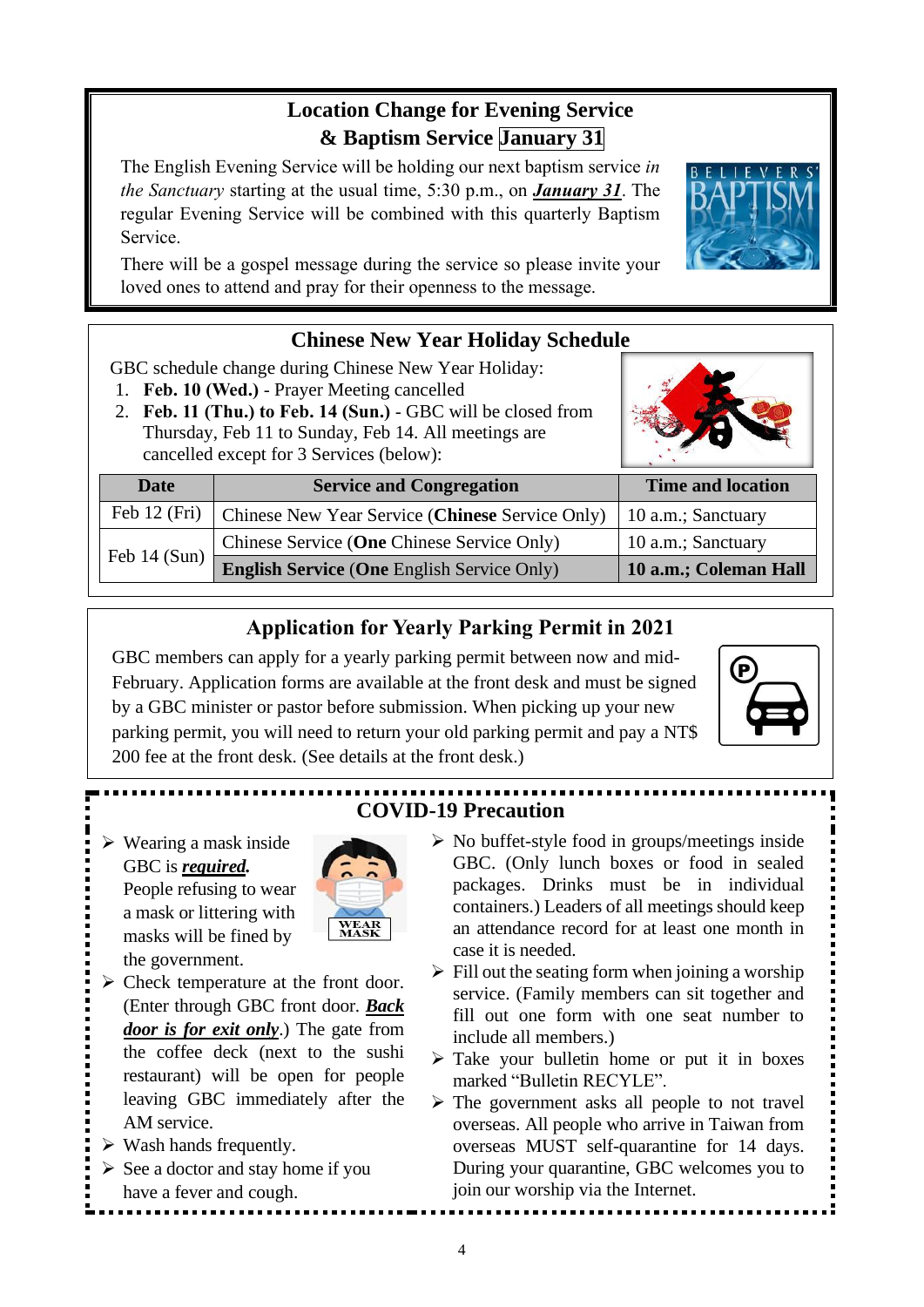### **Mabuhay Fellowship**



Today, January 17, at 2 p.m., in Basement Room B05, we will have worship through singing and an inspirational talk by Minister Kevin Wang on *"The Saving Presence of the Lord"* based on Psalm 114. January birthday celebrations will follow Minister Kevin's talk. All are welcome.

The Mabuhay Fellowship comprises Filipinos aiming to share God's love and light through worship, prayer, Bible study, fellowship, gospel sharing, and ministry.

- Mailing Address (Personal Information) Changed? If you have moved to a new location, please provide us with your new mailing address so that GBC can send you such things as a birthday card and offering receipt. To update your mailing address (or your other personal data), please contact our secretary SueJenny Hsu at [suejenny@gbc.org.tw](mailto:suejenny@gbc.org.tw) or 2362-5321 ext 136.
- **Young Adults Fellowship:** Young Adults Fellowship is for young adults from the age of 20-35 to study God's Word and fellowship together on 1st and 3rd Saturdays from 4:30 to 6:00 p.m. in WanFu 22 (next to GBC building). Please join the Fellowship directly. Contact Minister Kevin Wang at kevin@gbc.org.tw if you need more information.
- **Orphanage Ministry:** Meets 2<sup>nd</sup> and 4<sup>th</sup> Sundays in Room 403 at 1:00 p.m. and leaves GBC from the front door at 2:00 p.m. No training is required. Participants in this ministry must be registered members of GBC.
- **Marriage-Related Services:** GBC provides marriage-related services (counseling on marriage problems/questions, pre-marital counseling…..) for registered members. Please contact SueJenny (suejenny@gbc.org.tw) to schedule the meetings if you need counseling.
- **Issues with Our Website:** Please follow the instructions listed on GBC website home page: https://www.gbc.org.tw/en
- Be Careful of Fake Emails: For details see GBC website home page[: https://www.gbc.org.tw/en](https://www.gbc.org.tw/en)
- **Evergreen Bilingual Fellowship:** Evergreen Fellowship meets every Saturday night from 6:00 to 8:00 p.m. in GBC Room 401. To join, please email: [wistlesliang@hotmail.com.](mailto:wistlesliang@hotmail.com)

| <b>English Congregation Leaders</b>                                                                                                                                                                                                                                                                                                                                                                                                                                                                                                                            |                                                                                                                                                                                                                                                                                                                                                                                                                        |                                                                                                                                                                                                                                                                                                                                                                                                                                                                                                                       |                                                                                                                                                                                                                                                                                                                                                                                         |                                                                                                                                                                                                                                                                                                                      |  |
|----------------------------------------------------------------------------------------------------------------------------------------------------------------------------------------------------------------------------------------------------------------------------------------------------------------------------------------------------------------------------------------------------------------------------------------------------------------------------------------------------------------------------------------------------------------|------------------------------------------------------------------------------------------------------------------------------------------------------------------------------------------------------------------------------------------------------------------------------------------------------------------------------------------------------------------------------------------------------------------------|-----------------------------------------------------------------------------------------------------------------------------------------------------------------------------------------------------------------------------------------------------------------------------------------------------------------------------------------------------------------------------------------------------------------------------------------------------------------------------------------------------------------------|-----------------------------------------------------------------------------------------------------------------------------------------------------------------------------------------------------------------------------------------------------------------------------------------------------------------------------------------------------------------------------------------|----------------------------------------------------------------------------------------------------------------------------------------------------------------------------------------------------------------------------------------------------------------------------------------------------------------------|--|
| English Pastor: Nick Brideson                                                                                                                                                                                                                                                                                                                                                                                                                                                                                                                                  |                                                                                                                                                                                                                                                                                                                                                                                                                        |                                                                                                                                                                                                                                                                                                                                                                                                                                                                                                                       |                                                                                                                                                                                                                                                                                                                                                                                         |                                                                                                                                                                                                                                                                                                                      |  |
| Pastor Nick Brideson                                                                                                                                                                                                                                                                                                                                                                                                                                                                                                                                           | Minister Priscilla Liao                                                                                                                                                                                                                                                                                                                                                                                                |                                                                                                                                                                                                                                                                                                                                                                                                                                                                                                                       | Minister Kevin Wang                                                                                                                                                                                                                                                                                                                                                                     |                                                                                                                                                                                                                                                                                                                      |  |
| <b>Adult Education</b><br>/Mission                                                                                                                                                                                                                                                                                                                                                                                                                                                                                                                             | AM Worship                                                                                                                                                                                                                                                                                                                                                                                                             | Children's<br>Education/Caring                                                                                                                                                                                                                                                                                                                                                                                                                                                                                        | PM Worship                                                                                                                                                                                                                                                                                                                                                                              | Youth/Fellowship                                                                                                                                                                                                                                                                                                     |  |
| <b>Adult Education</b><br>Nick Brideson<br>nick@gbc.org.tw<br><b>Foreign Mission:</b><br><b>Medical/Dental Team</b><br>Armand Lim<br>rmanlim@yahoo.com<br><b>VBS</b> Team<br>Priscilla Liao<br>$priscilla(\partial gbc.org.tw)$<br>Taiwan Mission:<br><b>TaiTung Team</b><br>Cherrie Gow Lim<br>cvgow@yahoo.com<br><b>Orphanage Ministry</b><br>Julie Chen<br>yuling0914@gmail.com<br><b>NTU Friday English</b><br><b>Conversation Group</b><br>Roy Treurnicht<br>rovtreur@gmail.com<br><b>Ethiopian Students Group</b><br>Abex Tesfaye<br>$abex98$ @gmail.com | <b>Morning Music</b><br>Cherrie Gow Lim<br>cvgow@yahoo.com<br><b>Morning Greeters</b><br>Chien Ferng<br>cferng@gmail.com<br>Adult Choir<br><b>Hand Bell Choir</b><br>Juliet Jao<br>lenyinjao@gmail.com<br><b>Hallel Singers</b><br>Cherrie Gow Lim<br>cvgow@yahoo.com<br><b>Morning Fellowship Tea</b><br>Yuri Shih<br>vuchen phone@hotmail.com<br><b>Morning Multimedia</b><br>Vicky Lin<br>gbcmorningmedia@gmail.com | <b>Cryroom Children's</b><br><b>Care Ministry</b><br>Abby Tu<br>$abbb$ iytu $(a)$ gmail.com<br><b>AWANA Preschool</b><br>Joanna Peng<br>Joanna1285@hotmail.com<br><b>AWANA Spark Group</b><br>Crystal Turner<br>elisayeh@yahoo.com<br><b>AWANA T&amp;T Group</b><br>Ming Lai<br>$m$ inglai $88$ @gmail.com<br><b>Prayer Ministry</b><br>Priscilla Liao<br>$priscilla(\partial gbc.org.tw)$<br><b>Hospital Visitation</b><br>Amanda Lou<br>lou.amanda@gmail.com<br><b>Small Groups</b><br>Women<br>General<br>Ministry | <b>Evening Music Team</b><br>Alex Chen<br>gbceworshipteam@gmail.com<br><b>Evening Greeters</b><br>Vicky Kuo<br>asiag lobe999@gmail.com<br><b>Evening Multimedia</b><br>Jusak Tandean<br>jtandean@yahoo.com<br><b>Evening Tea / Baptism</b><br><b>Celebration Fellowship</b><br>Michelle Cheng<br>$vealinchange(a)$ yahoo.com<br><b>Baptism Support</b><br>Aline Kao<br>aline@gbc.org.tw | <b>Trinity Youth</b><br>(Grade 7 and<br>above)<br>Grant & Kirsten<br><b>Burgess</b><br>grantburgess@live.co.za<br><b>Mabuhay Fellowship</b><br>Ava Zamora<br>avazam@yahoo.com<br><b>Young Adults</b><br>Fellowship<br>Kevin Wang<br>kevin@gbc.org.tw<br><b>Small Groups</b><br>Youth<br><b>Students</b><br>Parenting |  |
| <b>Secretarial staff</b><br>SueJenny Hsu<br>suejenny@gbc.org.tw                                                                                                                                                                                                                                                                                                                                                                                                                                                                                                | Stella Chen (part-time)<br>stella@gbc.org.tw                                                                                                                                                                                                                                                                                                                                                                           | Deacon<br>Michael Huang<br>mhuang500@yahoo.com                                                                                                                                                                                                                                                                                                                                                                                                                                                                        |                                                                                                                                                                                                                                                                                                                                                                                         | <b>Alternate Deacon</b><br>Armand Lim<br>rmanlim@yahoo.com                                                                                                                                                                                                                                                           |  |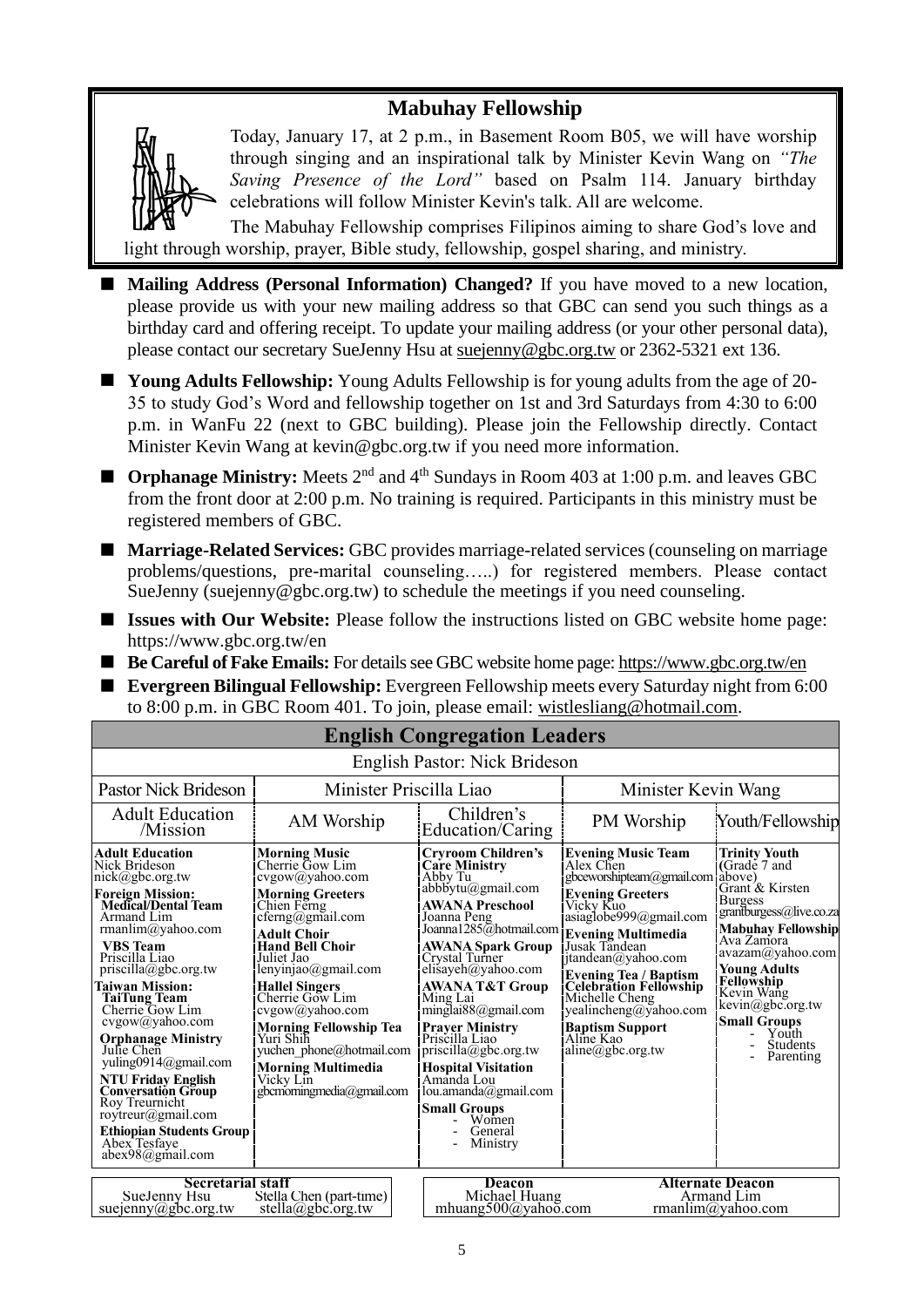| <b>★★ Sunday School Information – Join a class directly ★★</b> |                                                  |  |                                                                                                                       |                                                                                      |                                      |  |
|----------------------------------------------------------------|--------------------------------------------------|--|-----------------------------------------------------------------------------------------------------------------------|--------------------------------------------------------------------------------------|--------------------------------------|--|
| <b>Class</b>                                                   |                                                  |  | Time & Room                                                                                                           |                                                                                      |                                      |  |
| <b>Beginning Christian Life</b>                                |                                                  |  | <b>NOTE:</b> To go to either the Calvary or Mount of Olives<br>rooms, take the stairs by the front desk, 2.5th floor. |                                                                                      |                                      |  |
|                                                                | Alpha – New and non-Christians                   |  | 11:30 a.m.                                                                                                            | <b>Calvary Room</b>                                                                  |                                      |  |
|                                                                | Christianity 101 - required for baptism          |  | 11:30 a.m.                                                                                                            | Mount of Olives                                                                      |                                      |  |
| <b>Maturing Christians</b>                                     |                                                  |  |                                                                                                                       |                                                                                      |                                      |  |
|                                                                |                                                  |  | 9:00 a.m.                                                                                                             | Mount of Olives Room                                                                 |                                      |  |
| <b>Bible Studies for Life</b>                                  |                                                  |  | 11:30 a.m.                                                                                                            | 5 classes:<br>Room B03 - in Bahasa<br>Room B04<br>Room B05<br>WanFu 22A<br>WanFu 22C |                                      |  |
|                                                                |                                                  |  | $2:30$ p.m.                                                                                                           | Room 306                                                                             |                                      |  |
|                                                                |                                                  |  | $4:00$ p.m.                                                                                                           | Room 305                                                                             |                                      |  |
|                                                                | <b>Youth: Grade 7 and above</b>                  |  |                                                                                                                       |                                                                                      |                                      |  |
| <b>Bible Studies for Life</b><br><b>Children</b>               |                                                  |  | 11:30 a.m.                                                                                                            | Room 405                                                                             |                                      |  |
|                                                                |                                                  |  |                                                                                                                       |                                                                                      |                                      |  |
|                                                                | Nursery - Age 3 and under                        |  | 11:20 a.m. $-12:50$ p.m.                                                                                              | Kindergarten                                                                         |                                      |  |
| Preschool - Age 3 to 5                                         |                                                  |  | 11:40 a.m. $-12:40$ p.m.                                                                                              | Room 403                                                                             |                                      |  |
|                                                                | AWANA - Kindergarten $(\pm \text{H})$ to Grade 6 |  | 11:30 a.m. $-1:00$ p.m.<br>Rooms 401 / 404                                                                            |                                                                                      |                                      |  |
|                                                                |                                                  |  | <b>★★ Fellowships - Join a fellowship directly ★★</b>                                                                 |                                                                                      |                                      |  |
|                                                                | Fellowship                                       |  |                                                                                                                       | <b>Time</b><br><b>Location</b>                                                       |                                      |  |
| Mabuhay                                                        |                                                  |  | <b>B05</b><br>Sundays; $2:00 - 4:00$ p.m.<br>1 <sup>st</sup> & 3 <sup>rd</sup> Saturdays; 4:30 p.m. to 6:00 p.m.      |                                                                                      |                                      |  |
|                                                                | Young Adults (20 - 35 y.o.)                      |  |                                                                                                                       |                                                                                      | WanFu 22                             |  |
|                                                                |                                                  |  | $\star\star$ Small Groups – Contact the leader to join $\star\star$                                                   |                                                                                      |                                      |  |
| Type                                                           | <b>Name</b>                                      |  | Day/Time                                                                                                              | <b>Location/Contact Emails</b>                                                       |                                      |  |
| Students                                                       | NTU Friday English<br><b>Conversation Group</b>  |  | Friday<br>$12:20 - 1:10$ pm                                                                                           |                                                                                      | NTU<br>roytreur@gmail.com            |  |
|                                                                | <b>International Students Group</b>              |  | Friday                                                                                                                |                                                                                      | WanFu 22A<br>cesaledro57@gmail.com   |  |
| Language/<br>Nationality                                       | <b>Ethiopian Students Group</b>                  |  | $7:30 - 9:00$ pm<br>Thursday<br>$4:00 - 5:30$ p.m.                                                                    | Room 307<br>$abex98$ @gmail.com                                                      |                                      |  |
| Parenting                                                      | Parenting Group                                  |  | 2 <sup>nd</sup> & 4 <sup>m</sup> Sunday                                                                               |                                                                                      | GBC Room 402                         |  |
|                                                                |                                                  |  | $11:30$ am $-12:30$ pm<br>Sunday                                                                                      | rod syverson@hotmail.com<br><b>GBC Mount of Olives Room</b>                          |                                      |  |
|                                                                | Salt & Light                                     |  | $1:30 - 3:00$ pm                                                                                                      |                                                                                      | paulhan2908@gmail.com                |  |
| <b>Bilingual Interpretation Group</b>                          |                                                  |  | Sunday<br>$3:00 - 5:00$ pm                                                                                            | GBC Room 303<br>$cfindler(a)$ yahoo.com                                              |                                      |  |
| Crown of Beauty                                                |                                                  |  | Saturday<br>$2:00-4:00 \text{ pm}$                                                                                    | <b>GBC Mount of Olives Room</b><br>clemence4261@gmail.com                            |                                      |  |
| Thursday Night Bible<br>General                                |                                                  |  | Thursday<br>$7:30-9:00$ pm                                                                                            | GBC Room 301<br>rod syverson@hotmail.com                                             |                                      |  |
| <b>Study Group</b><br>NanGang Bible                            |                                                  |  | Friday                                                                                                                |                                                                                      | <b>NanGang</b>                       |  |
|                                                                | <b>Study Group</b>                               |  | $7:00-9:30$ pm<br>Friday                                                                                              |                                                                                      | sagitamaria@gmail.com<br>YungHe      |  |
|                                                                | YungHe Bible Study Group                         |  | $7:00 - 8:30$ pm<br>Friday                                                                                            |                                                                                      | yedukondaluster@gmail.com<br>HsinChu |  |
|                                                                | HsinChu Bible Study Group                        |  | <u>7:30 – 8:45 pm</u>                                                                                                 |                                                                                      | rmanlim@yahoo.com                    |  |
| Ministry                                                       | <b>Hospital Visitation Group</b>                 |  | Thursday<br>$1:30 - 2:30$ pm                                                                                          |                                                                                      | Near GBC<br>lou. amanda@gmail.com    |  |
|                                                                |                                                  |  | If you are interested in starting a new group,<br>please contact Minister Priscilla Liao at priscilla@gbc.org.tw.     |                                                                                      |                                      |  |